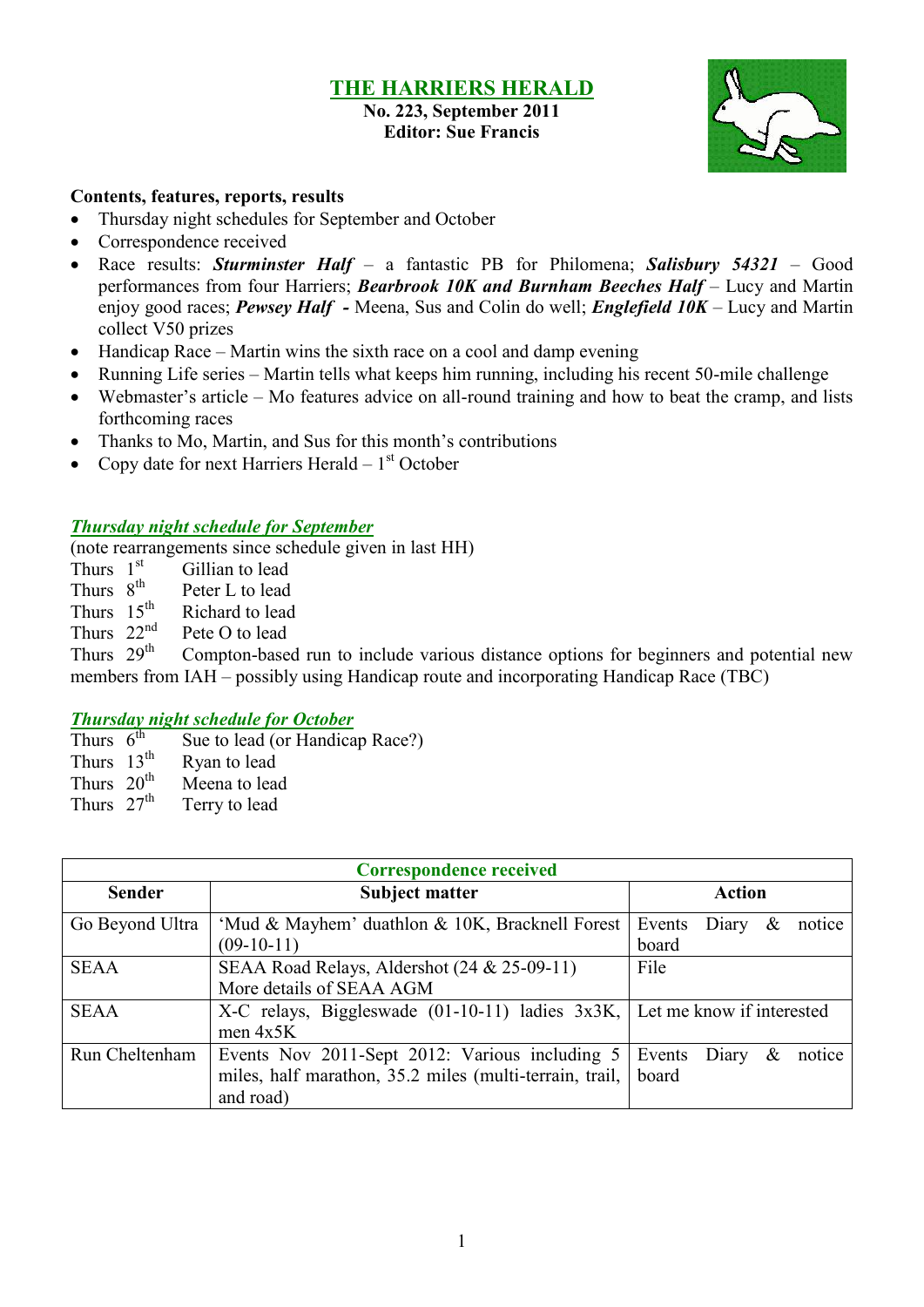# *Race Reports & Results*

# *Sturminster Half, 7th August*

#### **Sus**

"Dr. Juke" kindly took us to the event. On our way we spoke about our different goals; Phil wanted to see the finish line, now we know what that means Phil! (more about that later); Ryan who had suffered heat stroke a few days earlier just wanted to run with me; and myself, well at my last race the Dorney Dash, I didn't feel I was in a race mood due to a nasty cold so I was keen to prove to myself that this was all over. Not knowing the course, around 1:29 would be acceptable. I ran with Ryan all the way and, as the tradition will have it from previous races we had run together, he always has to announce loud to me upon reaching the last five miler mark "just 5 miles to go Sus". But he made it sound so easy and I had a difficult time to keep up with him, so in my mind I said to myself "oh shut up Ryan, at least you can make it sound as if you are working hard as well!"

The route itself is lovely and undulating with no major climbs and a nice downhill finish. Upon finishing, Ryan and I thought we would treat ourselves to a massage. As we lay there Phil came with a big grin on her face. I didn't think anything of it as she often has a smile on her face. It was only later when we met at the car that our little Phil announced that she had made a PB! One thing you need to learn Phil is that you shout it loud and clear to everyone as soon as you cross that line!!

Apart from the usual insufficient amount of toilets, this is a fine event which deserves to be pencilled down in next year's calendar.

| 1.11.42        |
|----------------|
| 1.26.17        |
| $1.29 - 40$    |
| 1.29.47        |
| $1:38:33$ (PB) |
|                |

## *Salisbury 54321, 14th August*

This multi-terrain event has a choice of distances. Ryan completed the full marathon in 3:24:37. Sus, Philomena and Lee all took part in the 30K, finishing in 2:31:26, 2:40:45, and 2:40:54 respectively.

## *Bearbrook 10K, 14th August*

Martin and Lucy took part in this popular 10K near Aylesbury. Martin finished in 38:39 (36<sup>th</sup>) and Lucy in 44:39  $(149^{th})$ .

## *Burnham Beeches Half, 21st August*

Lucy completed the race in  $1:38:46 (163<sup>rd</sup>)$  from a field of 749 runners.

## *Pewsey Half, 28th August*

Sus finished in 1:28:13 (38<sup>th</sup>), Meena in 1:41:37 (94<sup>th</sup>) and Colin in 1:49:32 (150<sup>th</sup>). There were 291 finishers.

## *Englefield 10K, 28th August*

Lucy and Martin competed in this scenic local multi-terrain 10K, now in its second year. Both had very good races and were rewarded with wins in their respective V50 categories. In a field of 150 runners, Martin finished 8<sup>th</sup> overall (42:09), but was unable to catch old 'adversary' Dave Wright of Newbury. Lucy was 24<sup>th</sup> overall in 46:11. What's more, they recruited two 'Comptonites' who are keen to join the Harriers.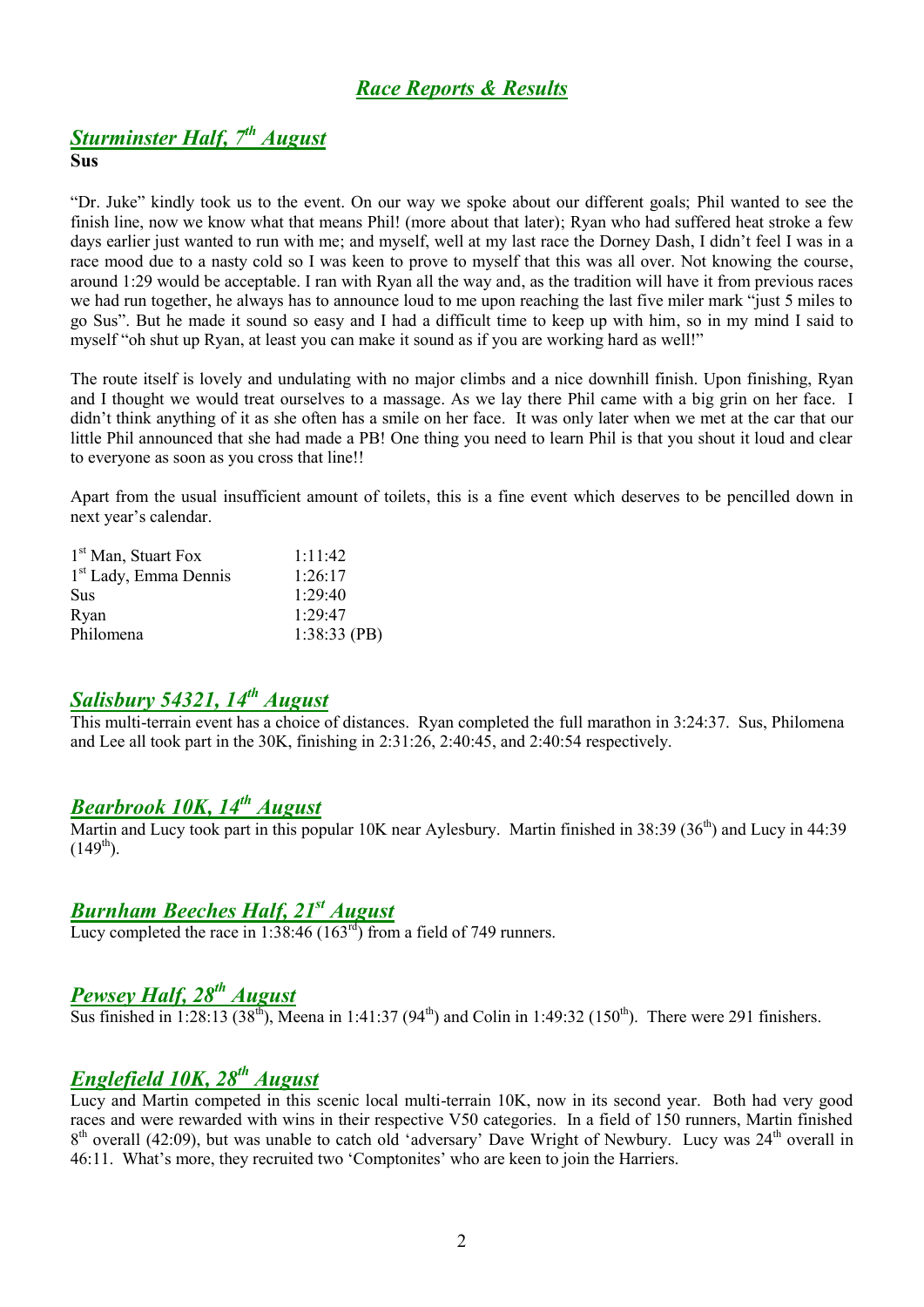### *Handicap Race* **Sue**

After a day of heavy rain, which deterred some of the regular handicappers from turning out (despite the lure of fish 'n chips!), the weather improved a little for our evening race. But it was still rather cool, with light drizzle and some big puddles on the route, and those who ran in shoes without good grip found it rather slippery. Jan sensibly did the timing from the warmth of her carefully positioned car.

It was a good race for the finish, with five runners still in contention in the last quarter mile. However, Martin demonstrated a good return to form as he worked through the field from last place to claim victory and the evening's fastest time. Pete O, Peter L and Sue finished in close succession, all beating their predicted times. Meena, Mo, Lucy, Dick and Debbie also performed well for the conditions. Well done Martin, and thanks to Jan for timing. The next Handicap Race (our final off-road one for this season) is scheduled for either 29<sup>th</sup> September or  $6<sup>th</sup>$  October (see note on page 1).

| Finish<br><b>Position</b> | <b>Position on</b><br>handicap | <b>Name</b> | <b>Start time</b> | <b>Finish time</b> | <b>Actual time</b> | Handicap<br><b>Beaten?</b> |
|---------------------------|--------------------------------|-------------|-------------------|--------------------|--------------------|----------------------------|
|                           |                                | Martin      | 5:53              | 18:47              | 12:54              | $-0:13$                    |
| ጎ                         | ◠                              | Pete O      | 4:13              | 18:54              | 14:41              | $-0:06$                    |
|                           |                                | Peter L     | 4:54              | 18:58              | 14:04              | $-0:02$                    |
| 4                         | 4                              | <b>Sue</b>  | 5:46              | 18:59              | 13:13              | $-0:01$                    |
|                           | $5=$                           | Philomena   | 3:02              | 19:08              | 16:06              | $+0:08$                    |
| b                         |                                | Lucy        | 4:58              | 19:18              | 14:20              | $+0.18$                    |
|                           | 8                              | Dick        | 5:01              | 19:50              | 14:49              | $+0:50$                    |
| 8                         | Q                              | Debbie      | 2:54              | 20:00              | 17:06              | $+1:00$                    |
| 9                         | $5=$                           | Mo          | 0:02              | 21:08              | 21:06              | $+0:08$                    |

After six races, Mags and I are vying for top place in the Championship, with Dick in third and several others in contention. Remember, at the end of the series in December, it is your best five scores which will count. So, once you've run more than five of the races (as Dick, Mo, Lucy and I have), you can drop your lower scores.

| Pos.                    | <b>Name</b>  | <b>Race points</b>       |                          |                          |                          |                |                          |                          |                              |                          |                 |
|-------------------------|--------------|--------------------------|--------------------------|--------------------------|--------------------------|----------------|--------------------------|--------------------------|------------------------------|--------------------------|-----------------|
|                         |              | Race                     | Race                     | Race                     | Race                     | Race           | Race                     | Race                     | Race                         | Race                     | <b>Total of</b> |
|                         |              | 1                        | $\boldsymbol{2}$         | 3                        | 4                        | 5              | 6                        | 7                        | 8                            | 9                        | best 5          |
| $1 =$                   | Mags         | 4                        | $\overline{\phantom{a}}$ | 12                       | 12                       | 12             | ۰                        | $\overline{\phantom{0}}$ | $\qquad \qquad \blacksquare$ | $\blacksquare$           | 40              |
| $1 =$                   | Sue          | 12                       | 1                        | 8                        | 9                        | 3              | 8                        | -                        | $\overline{\phantom{a}}$     | $\overline{\phantom{a}}$ | 40              |
| 3                       | Dick         | 8                        | 6                        | 10                       | $\overline{7}$           |                | 4                        | ۰                        | $\overline{\phantom{a}}$     | $\overline{\phantom{0}}$ | 35              |
| $\overline{\mathbf{4}}$ | Gillian      | 6                        | $\overline{\phantom{a}}$ | 10                       | 8                        | 10             | ۰                        | ۰                        | $\overline{\phantom{0}}$     | $\overline{\phantom{0}}$ | 34              |
| $5=$                    | Peter L      | $\overline{\mathbf{4}}$  | 10                       | ۰                        | $\overline{\phantom{a}}$ | 10             | 9                        | $\overline{\phantom{a}}$ | $\overline{\phantom{0}}$     | $\overline{\phantom{a}}$ | 33              |
| $5=$                    | Mo           | 10                       | 5                        | $\overline{\mathbf{4}}$  | 3                        | 7              | 7                        | ۰                        | -                            | $\overline{\phantom{0}}$ | 33              |
| 7                       | Colin        | $\overline{\phantom{a}}$ | 12                       | 7                        | 5                        | 8              | $\overline{\phantom{a}}$ | ۰                        | $\overline{\phantom{0}}$     | $\overline{\phantom{0}}$ | 32              |
| 8                       | Martin       | $\overline{\phantom{0}}$ | 8                        | $\mathbf{1}$             | 6                        | $\overline{2}$ | 12                       | ۰                        | $\blacksquare$               | $\overline{\phantom{0}}$ | 29              |
| $9=$                    | Pete O       | 9                        | $\overline{\phantom{a}}$ | $\overline{2}$           | $\mathbf{2}$             | 4              | 10                       | ۰                        | $\overline{\phantom{0}}$     | $\overline{\phantom{0}}$ | 27              |
| $9=$                    | Lucy         | $\overline{7}$           | $\overline{2}$           | 6                        | $\overline{\mathbf{4}}$  | 5              | 5                        | ۰                        | -                            | $\overline{\phantom{a}}$ | 27              |
| 11                      | Terry        | $\overline{\phantom{a}}$ | 9                        | $\overline{\phantom{a}}$ | 10                       | 6              | $\overline{\phantom{a}}$ | -                        | $\overline{\phantom{0}}$     | $\overline{\phantom{a}}$ | 25              |
| $12 =$                  | Philomena    | $\overline{\phantom{0}}$ | $\overline{\phantom{a}}$ | 5                        | $\overline{\phantom{a}}$ | ۰              | 7                        | -                        | $\overline{\phantom{0}}$     | $\overline{\phantom{0}}$ | 12              |
| $12 =$                  | <b>Steve</b> | 5                        | 7                        | $\blacksquare$           | ۰                        | ۰              | ۰                        | ۰                        | $\overline{\phantom{0}}$     | $\overline{\phantom{a}}$ | 12              |
| 14                      | Richard      | $\overline{\phantom{a}}$ | 3                        | 4                        | ۰                        | 1              | ۰                        | -                        | $\overline{\phantom{0}}$     | $\overline{\phantom{0}}$ | 8               |
| $15=$                   | Pete H       | $\overline{\phantom{0}}$ | 4                        | ۰                        | ۰                        | ۰              | ۰                        | ۰                        | $\overline{\phantom{0}}$     | $\overline{\phantom{0}}$ | 4               |
| $15=$                   | Debbie       | -                        | $\overline{\phantom{a}}$ | -                        | Ξ.                       | $\mathbf{1}$   | 3                        | ۰                        | $\overline{\phantom{0}}$     | $\overline{\phantom{a}}$ | 4               |
| 17                      | Stephen      | ۰                        | ۰                        | ۰                        | ۰                        | 1              | ۰                        |                          |                              | $\overline{\phantom{0}}$ |                 |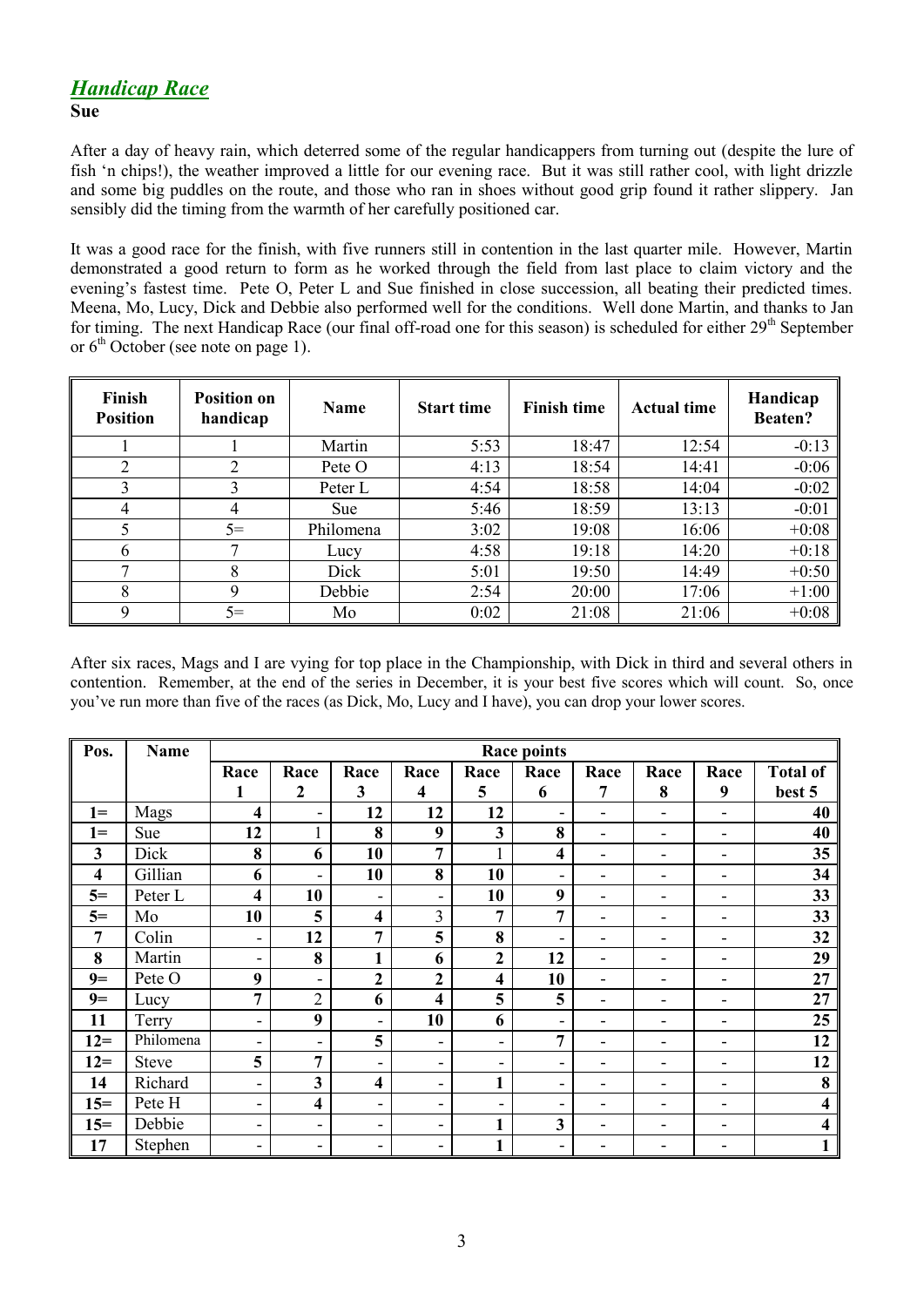### *Running Life Series no. 7* **A life in the day of Martin Fray**

A while ago Sue asked me to write an article about why I started running. Well that's simple, it was to get fit for other sports like rugby and in particular squash, but as time passed by the running displaced the other activities. Mainly because it is less time dependent, not so injury prone and you don't often end up with fat blokes sitting on your face. So I guess the real question is why do I keep running? This I think is the nub of the matter.

The reason why I keep running has changed little over the years, come rain or shine it just makes me feel well. I have always been fortunate enough to have access to open country and this has contributed enormously to the release I get from running. Running off road allows me to engage with the natural world and feel part of the cycle of life as the seasons change. This feeling has always been particularly acute whilst running through woodland or passing a water course. As a general rule I do not try to race time but attempt to get into a comfortable but business like rhythm and cover the ground with a bit of purpose. Tackling the rough terrain that you encounter off road provides sufficient challenge and with a satisfying end point e.g. getting to the top of a hill after testing the capacity of my legs and lungs. And it is remarkable how quickly the body recovers so you can press on with ease after a few deep breaths. I don't believe you can get the same release when running against time, the clock will always get you in the end. For this reason I don't favour racing too frequently. I find it all gets too serious with all that stressing before the start, the unrealistic expectations placed on myself, which invariably means I knock myself about trying to realise them. It is true when I put in a good performance (by my standards) and maybe bag a good time I can be rather toady (I won this month's handicap race don't you know) but this is not why I run. That's just native conceit.



**Martin in the Cardington Cracker, 2008**

As the years have rolled by I have come to appreciate another aspect of running, which is the vitality and inclusive nature of the activity. It is actually great fun helping out with races. A little bit of marshalling here, some applauding there is good for the soul. You see folks putting a bit of effort into their running and trying to achieve their own goals and the nice thing is it does not matter what shape, age or sex they are, they are all having a go and it's great to see. This inclusive nature of running will be very evident to those who have taken part in the Oxford Mail Cross Country league. Yes, there is a race involved and I get all hot and bothered but an entire spectrum of runners turn out, from very juniors to very seniors all having a go for little reason other than they are alive and can do it. This also makes me feel well. As did seeing athletes from 3 to 75 take part in this year's Compton Canter; long may it continue.

As folks will know I have be struggling with a few niggling injuries over the last year or so which have hindered my running. Although I have been able to get out and about I have felt very uncomfortable, heavy legged, sluggish and generally a bit rubbish. The only reason I kept going was, you guessed it, because it always made me feel well.